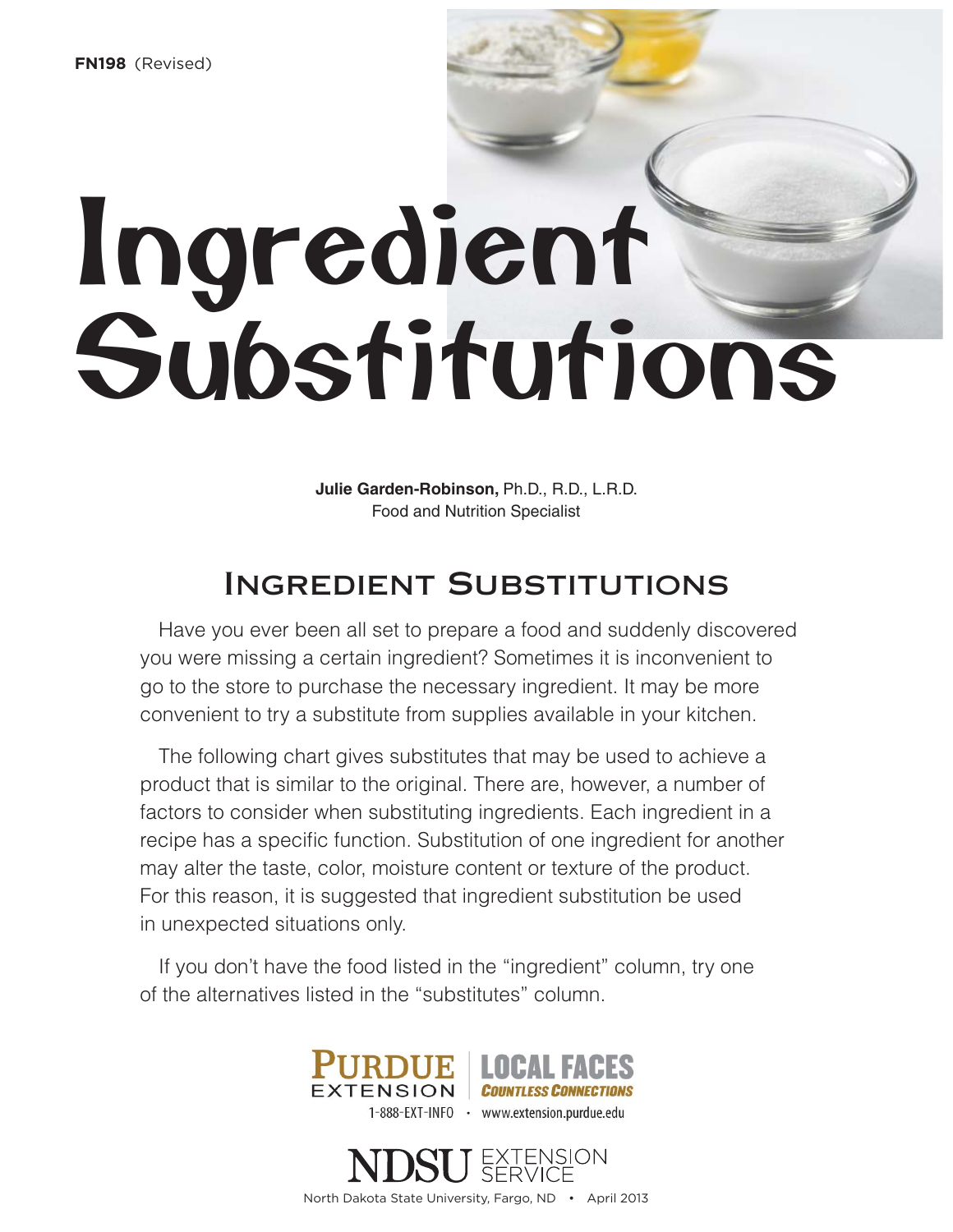| <b>INGREDIENT</b>        | <b>AMOUNT</b>                                                                 | <b>SUBSTITUTES</b>                                                                                                                                                              |
|--------------------------|-------------------------------------------------------------------------------|---------------------------------------------------------------------------------------------------------------------------------------------------------------------------------|
| Allspice                 | 1 teaspoon                                                                    | • $\frac{1}{2}$ teaspoon cinnamon and $\frac{1}{2}$ teaspoon<br>ground cloves                                                                                                   |
| Apple pie spice          | 1 teaspoon                                                                    | • 1/2 teaspoon cinnamon, 1/4 teaspoon nutmeg<br>and 1/8 teaspoon cardamom                                                                                                       |
| Arrowroot starch         | 1 teaspoon                                                                    | • 1 tablespoon flour                                                                                                                                                            |
|                          |                                                                               | • 1½ teaspoon cornstarch                                                                                                                                                        |
| <b>Baking powder</b>     | 1 teaspoon                                                                    | • 1/4 teaspoon baking soda plus 5/8 teaspoon<br>cream of tartar                                                                                                                 |
|                          |                                                                               | • 1/4 teaspoon baking soda plus 1/2 cup sour milk<br>or buttermilk or yogurt (decrease liquid called<br>for in recipe by $\frac{1}{2}$ cup)                                     |
|                          |                                                                               | • 1/4 teaspoon baking soda plus 1/2 tablespoon<br>vinegar or lemon juice used with sweet milk<br>to make 1/2 cup (decrease liquid called for in<br>recipe by $\frac{1}{2}$ cup) |
|                          |                                                                               | • $\frac{1}{4}$ teaspoon baking soda plus $\frac{1}{4}$ to $\frac{1}{2}$ cup<br>molasses (decrease liquid in recipe by<br>1 to 2 tablespoons)                                   |
|                          |                                                                               | • 1/3 teaspoon baking soda plus 1/2 teaspoon<br>cream of tartar                                                                                                                 |
| Bay leaf                 | 1 whole                                                                       | • 1/4 teaspoon cracked bay leaves                                                                                                                                               |
| Beau monde seasoning     | 1 teaspoon                                                                    | • 1 teaspoon seasoning salt                                                                                                                                                     |
|                          |                                                                               | • 1/2 teaspoon table salt plus dash of garlic,<br>onion and celery salts or powders                                                                                             |
| Beef stock base, instant | 2 teaspoons                                                                   | • 1 beef bouillon cube                                                                                                                                                          |
| Beef stock base, instant | 4 teaspoons dissolved<br>in 1 <sup>1/4</sup> cups water                       | • 1 can (10 <sup>1</sup> / <sub>2</sub> ounces) condensed,<br>undiluted beef bouillon or consumme'                                                                              |
| Bread crumbs, dry        | $1/3$ cup                                                                     | • 1 slice of bread                                                                                                                                                              |
| Bread crumbs, soft       | $3/4$ cup                                                                     | • 1 slice bread                                                                                                                                                                 |
| Broth, beef or chicken   | 1 cup                                                                         | • 1 bouillon cube dissolved in 1 cup boiling<br>water                                                                                                                           |
|                          |                                                                               | • 1 teaspoon powdered broth base<br>dissolved in 1 cup boiling water                                                                                                            |
| <b>Butter</b>            | 1 cup                                                                         | • 7/8 to 1 cup hydrogenated fat plus<br>1/2 teaspoon salt                                                                                                                       |
|                          |                                                                               | • 7/8 cup oil plus 1/2 teaspoon salt                                                                                                                                            |
|                          |                                                                               | • 7/8 cup lard plus 1/2 teaspoon salt                                                                                                                                           |
|                          |                                                                               | • 1 cup margarine                                                                                                                                                               |
|                          |                                                                               | • 7/8 cup oil                                                                                                                                                                   |
| Carob powder             | If recipe calls for 3<br>tablespoons carob powder<br>plus 2 tablespoons water | • 1 ounce unsweetened chocolate                                                                                                                                                 |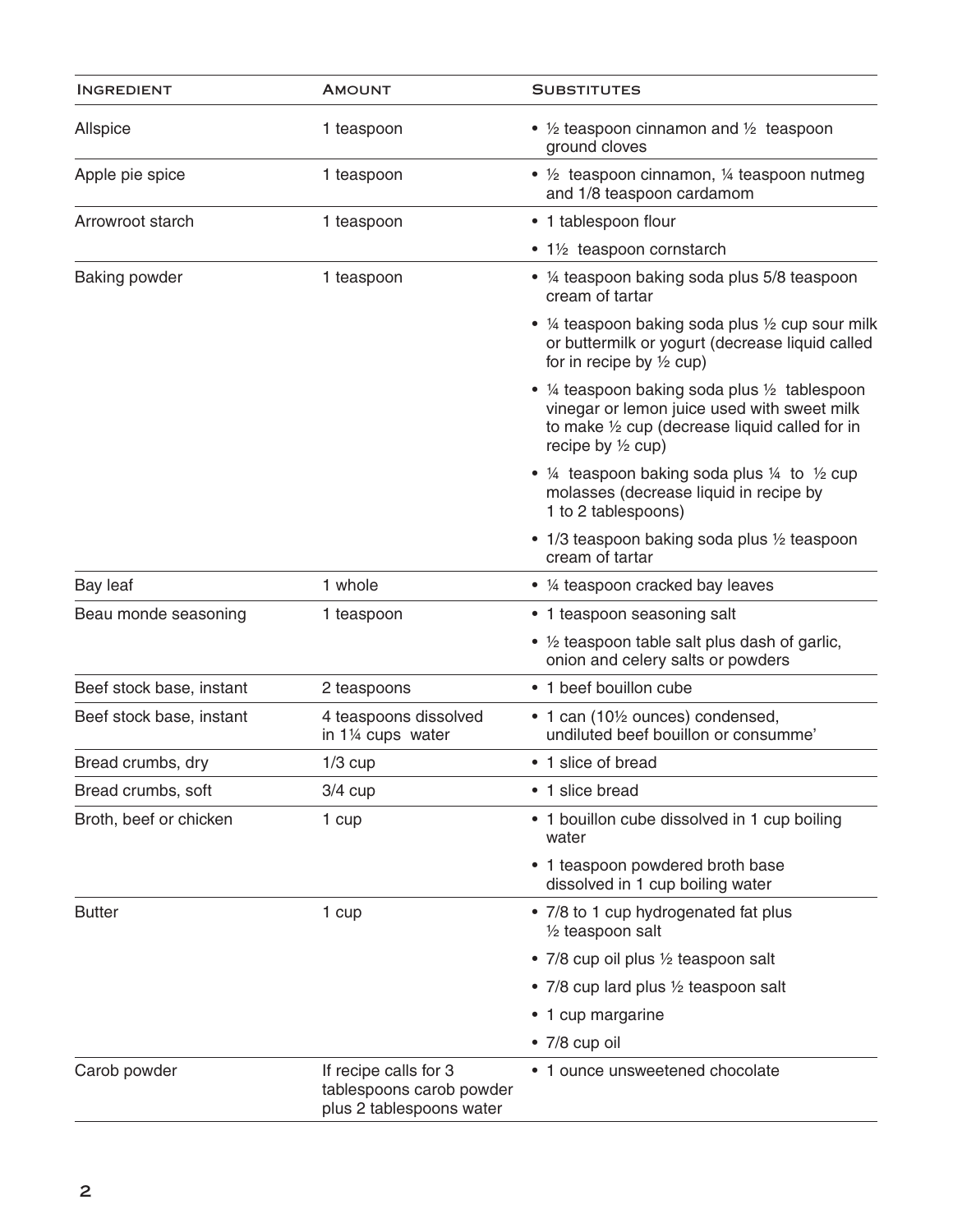| <b>INGREDIENT</b>                      | <b>AMOUNT</b>                            | <b>SUBSTITUTES</b>                                                                                                                                                          |
|----------------------------------------|------------------------------------------|-----------------------------------------------------------------------------------------------------------------------------------------------------------------------------|
| Catsup                                 | 1 cup                                    | • 1 cup tomato sauce, 1/2 cup sugar and<br>2 tablespoons vinegar (for use in cooking)                                                                                       |
| Chicken stock base, instant            | 1 <sup>1/2</sup> teaspoons               | • 1 chicken bouillon cube                                                                                                                                                   |
| Chicken stock base, instant            | 1 tablespoon dissolved<br>in 1 cup water | • 1 cup canned or homemade chicken<br>broth or stock                                                                                                                        |
| Chili sauce                            | 1 cup                                    | • 1 cup tomato sauce, 1/4 cup brown sugar,<br>2 tablespoons vinegar, 1/4 teaspoon<br>cinnamon, dash of ground cloves and<br>dash of allspice                                |
| Chives, finely chopped                 | 2 teaspoons                              | • 2 teaspoons finely chopped green onion tops                                                                                                                               |
| Chocolate chips, semisweet             | 1 ounce                                  | • 1 ounce sweet cooking chocolate                                                                                                                                           |
| Chocolate, semisweet                   | 1-2/3 ounces                             | • 1 ounce unsweetened chocolate plus<br>4 teaspoons sugar                                                                                                                   |
| Chocolate, semisweet<br>pieces, melted | 6 ounce package                          | • 2 squares unsweetened chocolate plus<br>2 tablespoons shortening and 1/2 cup sugar                                                                                        |
| Chocolate, unsweetened                 | 1 ounce or square                        | • 3 tablespoons cocoa plus 1 tablespoon butter<br>or margarine                                                                                                              |
|                                        |                                          | • 3 tablespoons carob powder plus 2<br>tablespoons water                                                                                                                    |
| Cocoa                                  | 1/4 cup or 4 tablespoons                 | • 1 ounce (square) chocolate (decrease<br>fat called for in recipe by $\frac{1}{2}$ tablespoon)                                                                             |
| Coconut                                | 1 tablespoon grated, dry                 | • 1½ tablespoons fresh, grated                                                                                                                                              |
| <b>Coconut Cream</b>                   | 1 cup                                    | • 1 cup cream                                                                                                                                                               |
| <b>Coconut Milk</b>                    | 1 cup                                    | • 1 cup milk                                                                                                                                                                |
| Corn Syrup                             | 1 cup                                    | • 1 cup sugar plus 1/4 cup liquid (use whatever<br>liquid is called for in the recipe)                                                                                      |
|                                        |                                          | • 1 cup honey                                                                                                                                                               |
| Cornstarch (for thickening)            | 1 tablespoon                             | • 2 tablespoons all-purpose flour                                                                                                                                           |
|                                        |                                          | • 4 to 6 teaspoons quick-cooking tapioca                                                                                                                                    |
| Cracker crumbs                         | <sup>3/4</sup> cup                       | • 1 cup bread crumbs                                                                                                                                                        |
| Cream cheese                           |                                          | • Part skim milk ricotta cheese or lowfat<br>cottage cheese beaten until smooth                                                                                             |
| Cream, half-and-half                   | 1 cup                                    | • 7/8 cup whole milk plus 1/2 tablespoon butter<br>or margarine                                                                                                             |
|                                        |                                          | • 3 tablespoons oil plus milk to equal 1 cup                                                                                                                                |
|                                        |                                          | • 1 cup evaporated milk                                                                                                                                                     |
| Cream, heavy<br>(36 to 40% fat)        | 1 cup                                    | • 3⁄4 cup milk plus 1/3 cup butter or margarine<br>(for use in cooking and baking)                                                                                          |
|                                        |                                          | • 2/3 cup buttermilk plus 1/3 cup oil                                                                                                                                       |
|                                        |                                          | • Evaporated skim milk or equal parts of<br>part-skim milk ricotta cheese and nonfat<br>yogurt beaten until smooth (this mixture<br>cannot be heated because of separation) |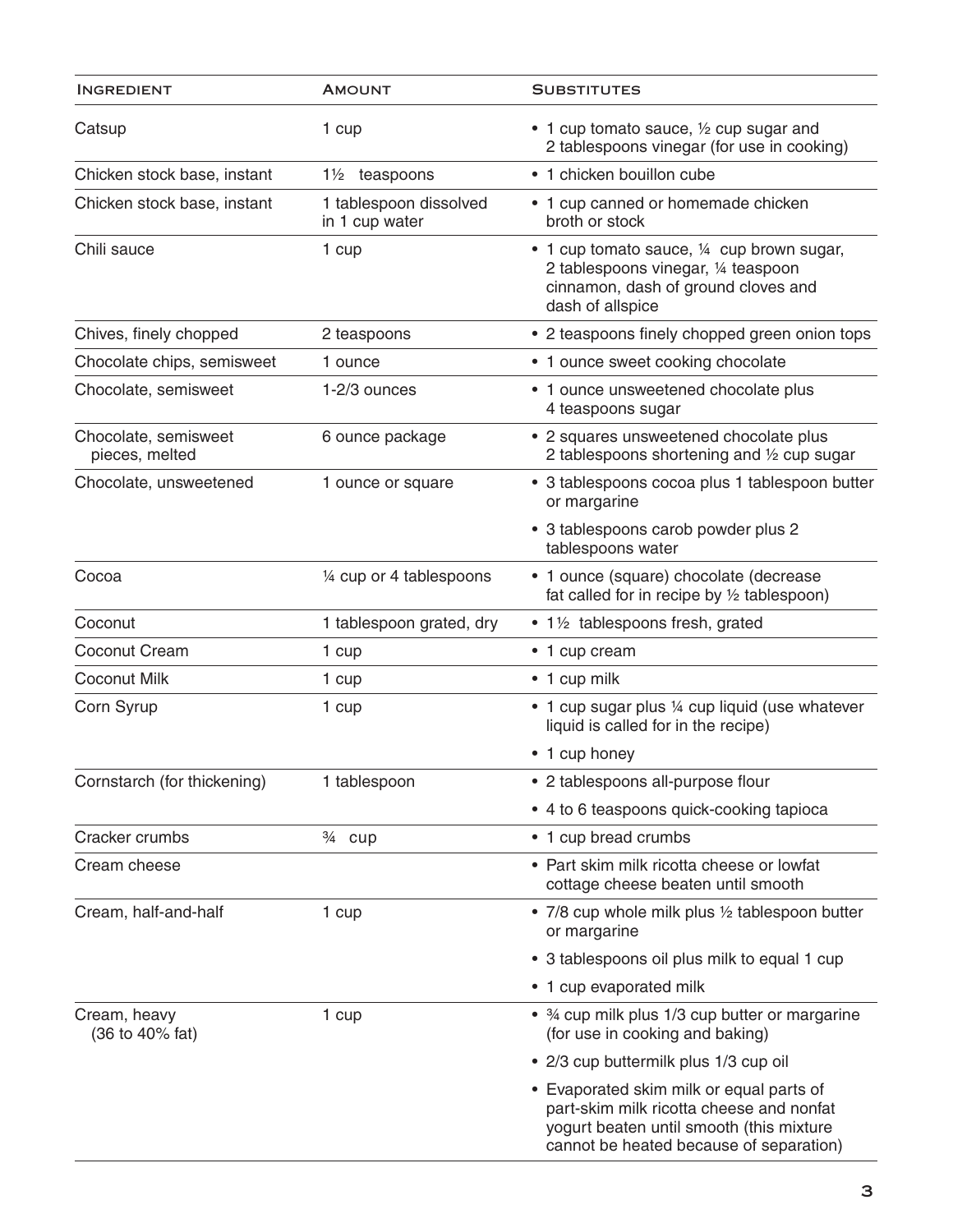| <b>INGREDIENT</b>                   | <b>AMOUNT</b>           | <b>SUBSTITUTES</b>                                                                                                                                                                                                                            |
|-------------------------------------|-------------------------|-----------------------------------------------------------------------------------------------------------------------------------------------------------------------------------------------------------------------------------------------|
| Cream, light                        | 1 cup                   | • 1 cup undiluted evaporated milk                                                                                                                                                                                                             |
| $(18 \text{ to } 20\% \text{ fat})$ |                         | • 14 tablespoons milk plus 3 tablespoons butter<br>or margarine                                                                                                                                                                               |
| Cream, sour                         | 1 cup                   | • 3 tablespoons butter plus 7/8 cup sour milk                                                                                                                                                                                                 |
| (See Sour cream, cultured)          |                         | • 7/8 cup buttermilk plus 3 tablespoons butter                                                                                                                                                                                                |
| Cream, whipped                      |                         | • Chill a 13 oz. can of evaporated milk for<br>12 hours. Add 1 teaspoon lemon juice.<br>Whip until stiff.                                                                                                                                     |
|                                     |                         | • Beat until stiff: $\frac{1}{2}$ cup ice-cold water and $\frac{1}{2}$<br>cup nonfat dry milk. Add 1/2 cup sugar, slowly,<br>while beating. Then add 2 tablespoons lemon<br>juice and beat until mixed well.                                  |
| Cream, whipping                     | 1 cup                   | • 2 tablespoons lemon juice, 2 tablespoons<br>sugar, 1 cup evaporated milk                                                                                                                                                                    |
|                                     |                         | • 3⁄4 cup milk plus 1/3 cup butter (for cooking<br>only)                                                                                                                                                                                      |
| Cream of tartar                     | $\frac{1}{2}$ teaspoon  | • 1½ teaspoon lemon juice or vinegar                                                                                                                                                                                                          |
| Dill plant, fresh or dried          | 3 heads                 | • 1 tablespoon dill seed                                                                                                                                                                                                                      |
| Egg                                 | 1 whole (3 tablespoons) | • 3 tablespoons slightly beaten egg                                                                                                                                                                                                           |
|                                     |                         | • 3 tablespoons plus 1 teaspoon frozen egg,<br>thawed                                                                                                                                                                                         |
|                                     |                         | • 21/2 tablespoons sifted dry whole egg powder<br>plus 21/2 tablespoons lukewarm water                                                                                                                                                        |
|                                     |                         | • 1/4 cup egg substitute                                                                                                                                                                                                                      |
|                                     |                         | • 1 egg white and 2 teaspoons oil                                                                                                                                                                                                             |
|                                     |                         | • 2 egg whites                                                                                                                                                                                                                                |
|                                     |                         | • 2 yolks plus 1 tablespoon water<br>(in cookies)                                                                                                                                                                                             |
|                                     |                         | • 2 yolks (in custards, cream fillings and<br>similar mixtures)                                                                                                                                                                               |
| Egg substitute                      | 1 egg                   | • 2 egg whites. May add 1 to 3 teaspoons<br>vegetable oil for each yolk omitted.                                                                                                                                                              |
|                                     |                         | • 1 egg white, 2¼ teaspoons nonfat dry milk<br>powder, and 2 teaspoons vegetable oil<br>(may store 1 week in refrigerator or freezer)                                                                                                         |
|                                     |                         | • In cookies and cakes only — use<br>2 tablespoons water plus 1/2 teaspoon<br>baking powder                                                                                                                                                   |
|                                     |                         | • In cookie and cake recipes that call for 2 or<br>3 eggs - for each egg, use 2 tablespoons<br>flour, $\frac{1}{2}$ tablespoon shortening, $\frac{1}{2}$ teaspoon<br>baking powder, 2 tablespoons liquid<br>(use liquid called for in recipe) |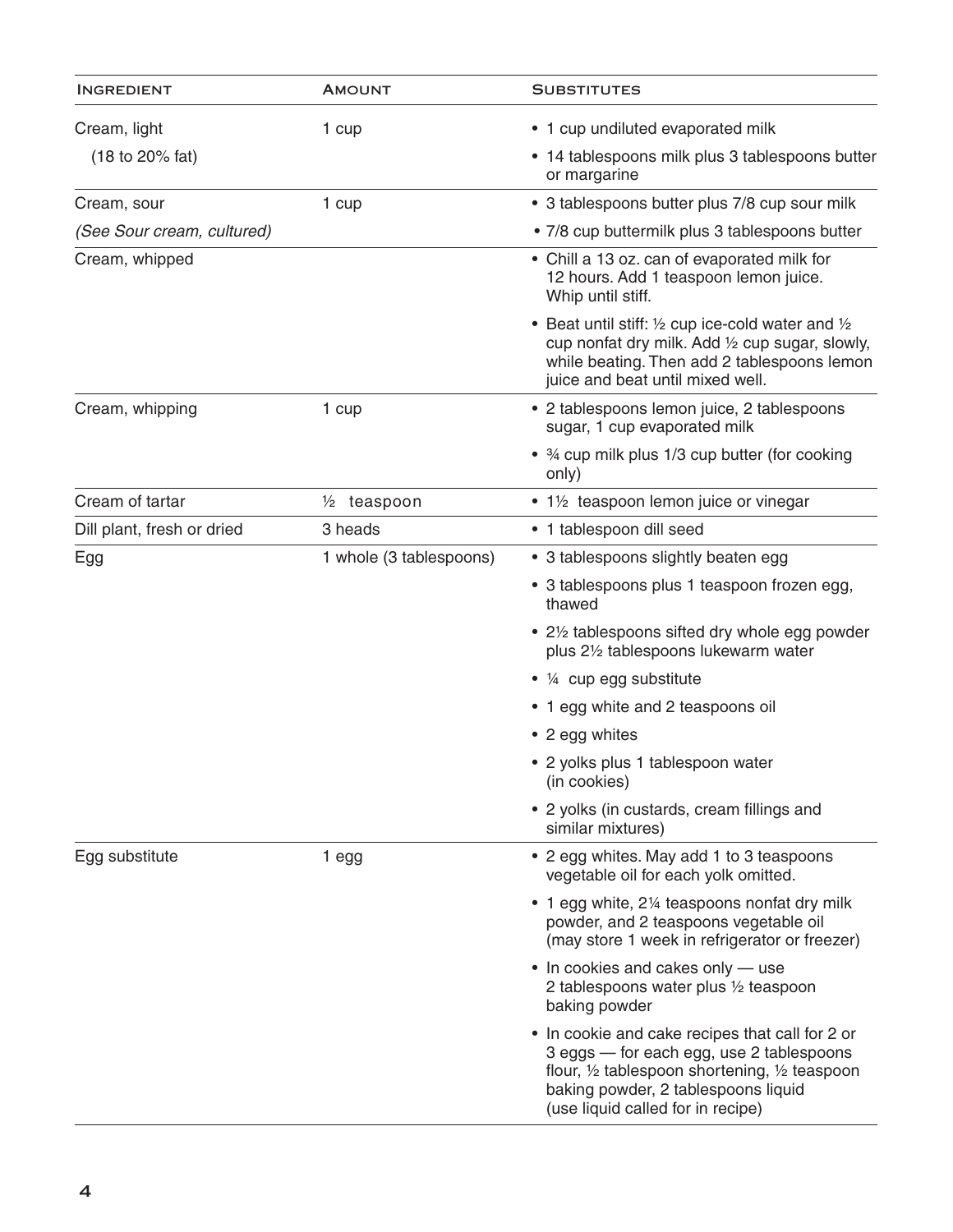| <b>INGREDIENT</b>                                                                                                                              | <b>AMOUNT</b>                       | <b>SUBSTITUTES</b>                                                                                                                                                                                                                                                  |
|------------------------------------------------------------------------------------------------------------------------------------------------|-------------------------------------|---------------------------------------------------------------------------------------------------------------------------------------------------------------------------------------------------------------------------------------------------------------------|
| Egg white                                                                                                                                      | 1 white (2 tablespoons)             | • 2 tablespoons frozen egg white, thawed                                                                                                                                                                                                                            |
|                                                                                                                                                |                                     | • 2 teaspoons sifted dry egg white powder plus<br>2 tablespoons lukewarm water                                                                                                                                                                                      |
| Egg yolk                                                                                                                                       | 1 yolk $(1\frac{1}{2}$ tablespoons) | • 2 tablespoons sifted dry egg yolk powder plus<br>2 teaspoons water                                                                                                                                                                                                |
|                                                                                                                                                |                                     | • 1-1/3 tablespoons frozen egg yolk, thawed                                                                                                                                                                                                                         |
| <b>Extracts</b>                                                                                                                                | 1 teaspoon                          | • 1/4 teaspoon oil of similar flavor                                                                                                                                                                                                                                |
| (example: mint extract)                                                                                                                        | teaspoon<br>¼                       | • 2 drops oil of similar flavor (oils won't<br>evaporate at high temperatures)                                                                                                                                                                                      |
| Flavor-based oil                                                                                                                               | teaspoon<br>$\frac{1}{4}$           | • 1 teaspoon extract of same flavor                                                                                                                                                                                                                                 |
| (example: oil of peppermint)                                                                                                                   | 2 drops                             | • 1/4 teaspoon extract of same flavor                                                                                                                                                                                                                               |
| Flour, all-purpose<br>(for thickening)                                                                                                         | 1 tablespoon                        | • 1/2 tablespoon cornstarch, potato starch,<br>rice starch or arrowroot starch                                                                                                                                                                                      |
|                                                                                                                                                |                                     | • 1 tablespoon granular tapioca                                                                                                                                                                                                                                     |
|                                                                                                                                                |                                     | • 2 to 3 teaspoons quick-cooking tapioca                                                                                                                                                                                                                            |
|                                                                                                                                                |                                     | • 1 tablespoon waxy rice flour                                                                                                                                                                                                                                      |
|                                                                                                                                                |                                     | • 1 tablespoon waxy corn flour                                                                                                                                                                                                                                      |
|                                                                                                                                                |                                     | • 2 tablespoons browned flour                                                                                                                                                                                                                                       |
|                                                                                                                                                |                                     | • 1½ tablespoons whole wheat flour                                                                                                                                                                                                                                  |
|                                                                                                                                                |                                     | • $\frac{1}{2}$ tablespoon whole wheat flour plus<br>1/2 tablespoon all-purpose flour                                                                                                                                                                               |
| Flour, all-purpose<br>(Note: Speciality flours<br>added to yeast bread<br>recipes will result in a<br>reduced volume and a<br>heavier product) | 1 cup sifted                        | The following flours require more leavening<br>than wheat flour, so add 21/2 teaspoons baking<br>powder per cup of flour. An even lighter<br>product results when buttermilk plus 1/2<br>teaspoon baking soda is substituted for each<br>cup of milk in the recipe: |
|                                                                                                                                                |                                     | • 1¼ cups rye flour                                                                                                                                                                                                                                                 |
|                                                                                                                                                |                                     | $\bullet$ 3/4 cup rice flour                                                                                                                                                                                                                                        |
|                                                                                                                                                |                                     | • 1½ cups oat flour                                                                                                                                                                                                                                                 |
|                                                                                                                                                |                                     | • 1 cup corn flour                                                                                                                                                                                                                                                  |
|                                                                                                                                                |                                     | • 3/4 cup coarse cornmeal                                                                                                                                                                                                                                           |
|                                                                                                                                                |                                     | • 1 cup fine cornmeal                                                                                                                                                                                                                                               |
|                                                                                                                                                |                                     | • 5/8 cup potato starch flour                                                                                                                                                                                                                                       |
|                                                                                                                                                |                                     | • 1-1/8 cups cake flour                                                                                                                                                                                                                                             |
|                                                                                                                                                |                                     | • 1½ cups bread crumbs                                                                                                                                                                                                                                              |
|                                                                                                                                                |                                     | • 1 cup rolled oats                                                                                                                                                                                                                                                 |
|                                                                                                                                                |                                     | • 1½ cups barley flour                                                                                                                                                                                                                                              |
|                                                                                                                                                |                                     | • 1 cup unsifted all-purpose flour minus<br>2 tablespoons                                                                                                                                                                                                           |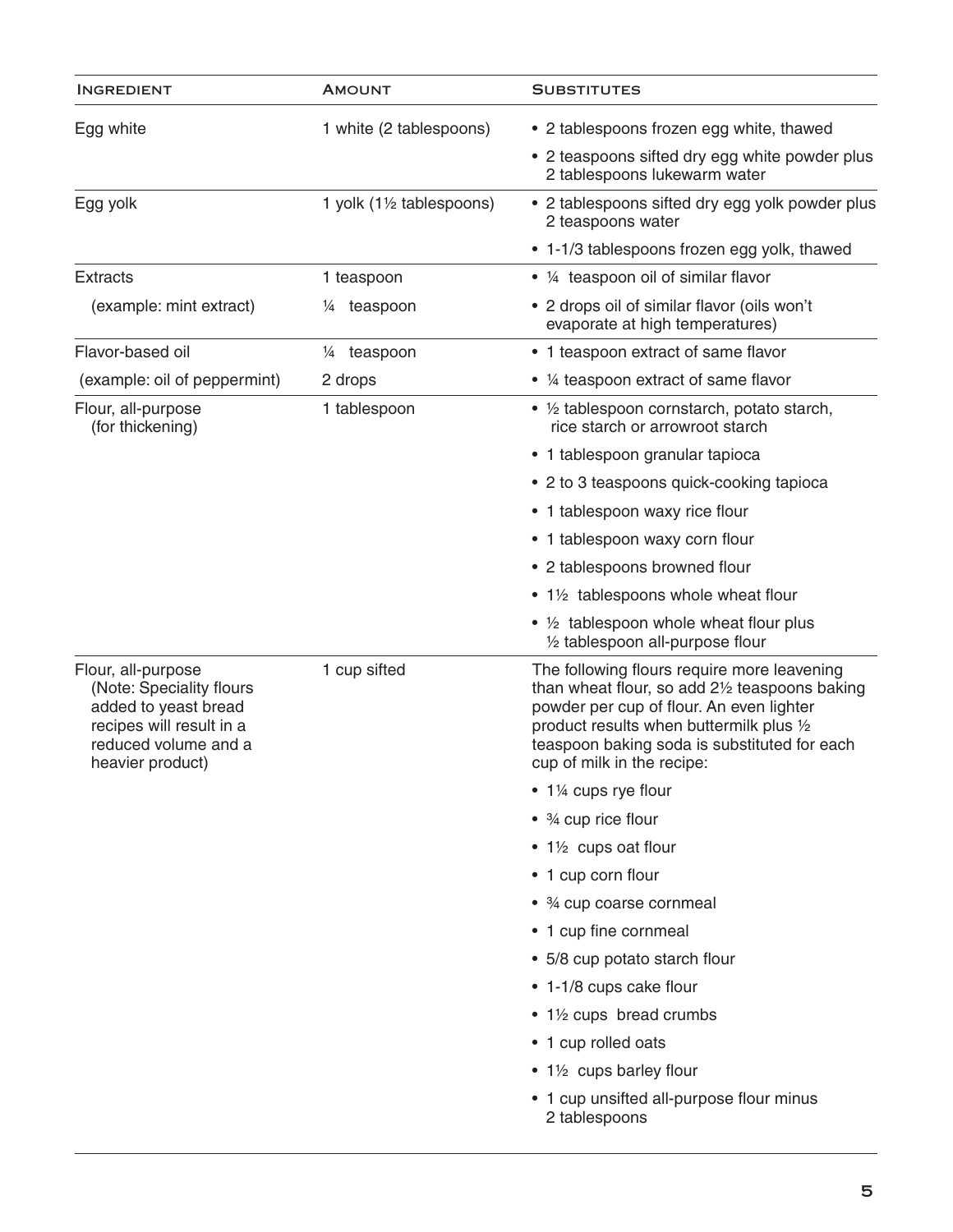| <b>INGREDIENT</b>              | <b>AMOUNT</b>                        | <b>SUBSTITUTES</b>                                                                                         |
|--------------------------------|--------------------------------------|------------------------------------------------------------------------------------------------------------|
| Flour, all-purpose - continued | 1 cup sifted                         | • 1/3 cup cornmeal or soybean flour plus<br>2/3 cup all-purpose flour                                      |
|                                |                                      | • 1/2 cup cornmeal, bran, rice flour, rye flour<br>or whole wheat flour plus 1/2 cup all-purpose<br>flour  |
|                                |                                      | • Substitute whole wheat flour for $\frac{1}{4}$ to $\frac{1}{2}$<br>of white flour called for in a recipe |
|                                |                                      | • 1/4 cup soybean flour plus 3/4 cup all-purpose<br>flour                                                  |
|                                |                                      | • 1/3 cup wheat germ plus 2/3 cup<br>all-purpose flour                                                     |
| Flour, cake                    | 1 cup sifted                         | • 1 cup minus 2 tablespoons sifted<br>all-purpose flour                                                    |
| Flour, pastry                  | 1 cup                                | • 7/8 cup all-purpose flour                                                                                |
| Flour, self-rising             | 1 cup                                | • 1 cup minus 2 teaspoons all-purpose flour<br>plus 11/2 teaspoons baking powder and<br>1/2 teaspoon salt  |
| Flour, whole wheat             | 1 cup                                | • 1 cup white wheat flour                                                                                  |
|                                |                                      | • 1 cup graham flour                                                                                       |
| Garlic                         | 1 clove, small                       | • 1/8 teaspoon garlic powder or 1/4 teaspoon<br>instant minced garlic                                      |
| Garlic salt                    | <sup>3</sup> / <sub>4</sub> teaspoon | • 1 medium size clove or 1/2 teaspoon minced<br>fresh                                                      |
| Gelatine, flavored             | 3-ounce package                      | • 1 tablespoon plain gelatine plus 2 cups<br>fruit juice                                                   |
| Ginger                         | 1/8 teaspoon, powdered               | • 1 tablespoon candied ginger rinsed in water<br>to remove sugar, finely cut                               |
|                                |                                      | • 1 tablespoon fresh ginger, grated                                                                        |
| Herbs, dried                   | 1 teaspoon                           | • 1 tablespoon fresh, finely cut                                                                           |
| Herbs, fresh                   | 1 tablespoon, finely cut             | • 1 teaspoon dried herbs                                                                                   |
|                                |                                      | • 1/2 teaspoon ground herbs                                                                                |
| Honey                          | 1 cup                                | • 1¼ cups sugar plus ¼ cup liquid<br>(use liquid called for in recipe)                                     |
| Horseradish                    | 1 tablespoon, fresh                  | • 2 tablespoons bottled                                                                                    |
| Lemon                          | 1 teaspoon juice                     | $\bullet$ 1/ <sub>2</sub> teaspoon vinegar                                                                 |
|                                | 1 medium                             | • 2 to 3 tablespoons lemon juice and 1 to<br>2 teaspoons rind                                              |
| Lemon peel, dried              | 1 teaspoon                           | • 1 to 2 teaspoons grated fresh lemon peel                                                                 |
|                                |                                      | • grated peel of 1 medium size lemon                                                                       |
|                                |                                      | • 1/2 teaspoon lemon extract                                                                               |
| Macaroni (4 cups cooked)       | 2 cups, uncooked                     | • 2 cups spaghetti, uncooked, (2 inch pieces)                                                              |
|                                |                                      | • 4 cups noodles, uncooked                                                                                 |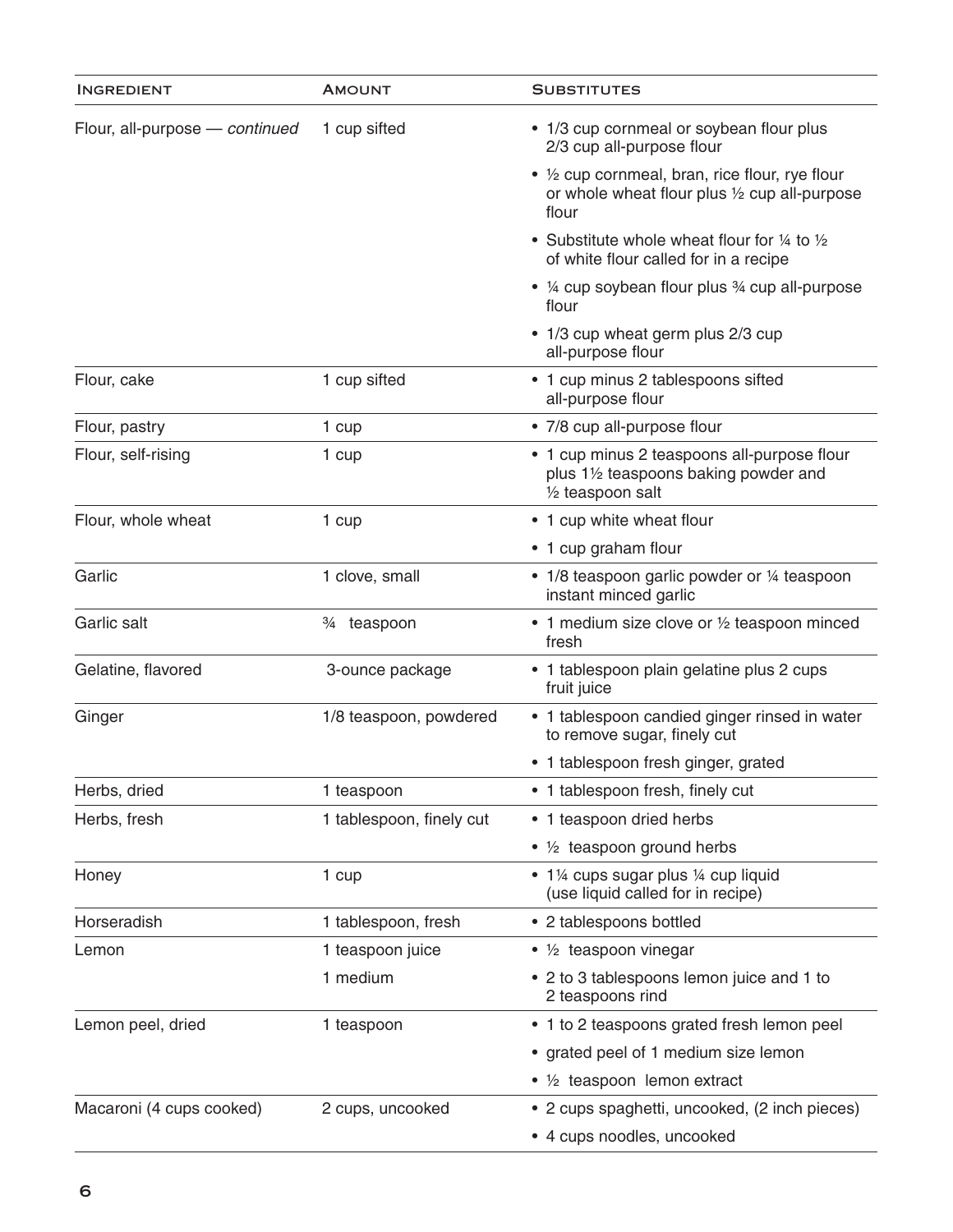| <b>INGREDIENT</b>                                     | <b>AMOUNT</b>                                     | <b>SUBSTITUTES</b>                                                                                                                                                            |
|-------------------------------------------------------|---------------------------------------------------|-------------------------------------------------------------------------------------------------------------------------------------------------------------------------------|
| Maple sugar                                           | $\frac{1}{2}$ cup                                 | • 1 cup maple syrup                                                                                                                                                           |
| Maple sugar (grated<br>and packed)                    | 1 tablespoon                                      | • 1 tablespoon white granulated sugar                                                                                                                                         |
| Marshmallows, miniature                               | 1 cup                                             | • 10 large                                                                                                                                                                    |
| Mayonnaise (for use in<br>salads and salad dressings) | 1 cup                                             | • $\frac{1}{2}$ cup yogurt and $\frac{1}{2}$ cup mayonnaise or<br>salad dressing<br>• 1 cup salad dressing                                                                    |
|                                                       |                                                   | • 1 cup sour cream                                                                                                                                                            |
|                                                       |                                                   | • 1 cup yogurt                                                                                                                                                                |
|                                                       |                                                   | • 1 cup cottage cheese pureed in a blender                                                                                                                                    |
| Milk, buttermilk                                      | 1 cup                                             | • 1 cup plain yogurt                                                                                                                                                          |
| Milk, buttermilk or sour                              | 1 cup                                             | • 1 cup minus 1 tablespoon sweet milk plus<br>1 tablespoon lemon juice or vinegar<br>(allow to stand 5 to 10 minutes)                                                         |
|                                                       |                                                   | • 1 cup sweet milk and 1 <sup>34</sup> teaspoons cream<br>of tartar                                                                                                           |
| Milk, evaporated<br>(whole or skim)                   | If recipe calls for 1/2 cup<br>plus 1/2 cup water | • 1 cup liquid whole milk                                                                                                                                                     |
| Milk, evaporated                                      | 1 can (about 12 ounces)                           | • Whip until smooth:<br>1 cup nonfat dry milk<br>1 <sup>3</sup> ⁄4 cups warm water<br>Keep refrigerated                                                                       |
| Milk, skim                                            | 1 cup                                             | • 4 to 5 tablespoons nonfat dry milk powder and<br>enough water to make one cup, or<br>follow manufacturer's directions                                                       |
|                                                       | $\frac{1}{4}$<br>cup                              | • 4 teaspoons nonfat dry milk powder<br>plus water to make 1/4 cup, or follow<br>manufacturer's directions                                                                    |
|                                                       | $1/3$ cup                                         | • 2 tablespoons nonfat dry milk powder<br>plus water to make 1/3 cup, or follow<br>manufacturer's directions                                                                  |
| Milk, sweetened condensed                             | 1 can (about 1-1/3 cup)                           | • Heat the following ingredients until sugar<br>and butter are dissolved:<br>1/3 cup and 2 tablespoons<br>evaporated milk<br>1 cup sugar<br>3 tablespoons butter or margarine |
|                                                       | 1 cup                                             | • Heat the following ingredients until sugar<br>and butter are dissolved:<br>1/3 cup evaporated milk<br>3/4 cup sugar<br>2 tablespoons butter or margarine                    |
|                                                       |                                                   | • Add 1 cup plus 2 tablespoons dry milk<br>powder to $\frac{1}{2}$ cup warm water. Mix well.<br>Add 34 cup sugar and stir until smooth.                                       |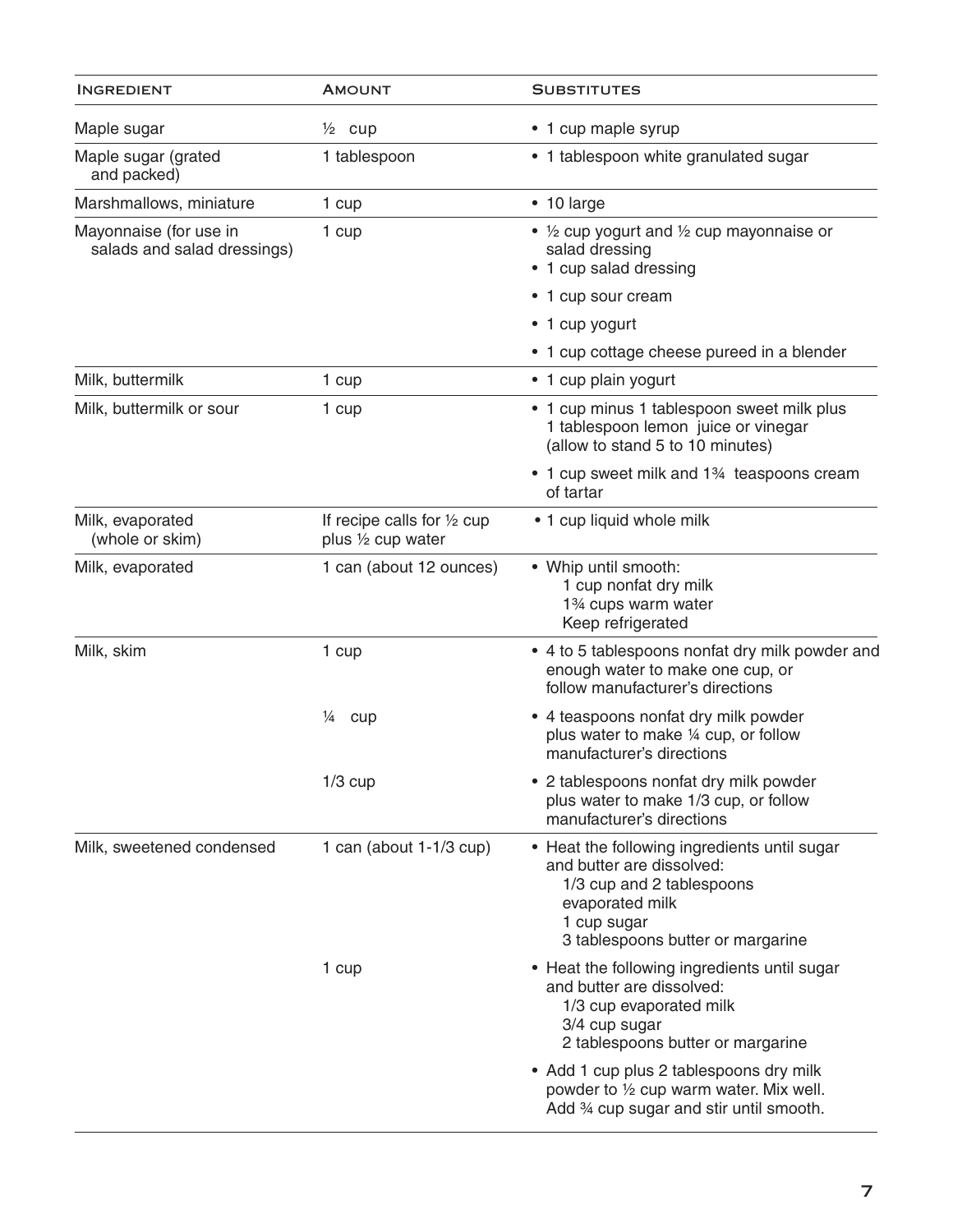| <b>INGREDIENT</b>                              | <b>AMOUNT</b>                         | <b>SUBSTITUTES</b>                                                                                                                                                                        |
|------------------------------------------------|---------------------------------------|-------------------------------------------------------------------------------------------------------------------------------------------------------------------------------------------|
| Milk, sweetened condensed                      | To make about 11/4 cups<br>in blender | • Combine 1 cup instant nonfat dry milk,<br>2/3 cup sugar, 1/3 cup boiling water and 3<br>tablespoons margarine. Blend until smooth.<br>To thicken, let set in refrigerator for 24 hours. |
| Milk, whole                                    | 1 cup                                 | • 1 cup reconstituted nonfat dry milk plus 21/2<br>teaspoons butter or margarine                                                                                                          |
|                                                |                                       | • $\frac{1}{2}$ cup evaporated milk plus $\frac{1}{2}$ cup water                                                                                                                          |
|                                                |                                       | • 1 cup buttermilk plus 1/2 teaspoon baking<br>soda (for use in baking, decrease baking<br>powder by 2 teaspoons)                                                                         |
|                                                |                                       | • 4 tablespoons whole dry milk plus 1 cup<br>water or follow manufacturer's directions                                                                                                    |
|                                                |                                       | • 1 cup fruit juice or 1 cup potato water<br>(in baking)                                                                                                                                  |
|                                                |                                       | • 1/4 cup nonfat dry milk, 7/8 cup water and<br>2 teaspoons butter or margarine                                                                                                           |
|                                                |                                       | • 1 cup water plus 1 <sup>1</sup> / <sub>2</sub> teaspoons butter<br>(in baking)                                                                                                          |
| <b>Molasses</b>                                | 1 cup                                 | • 3/4 cup sugar plus 2 teaspoons baking<br>powder (increase liquid called for in recipe<br>by 5 tablespoons and decrease baking soda<br>by $\frac{1}{2}$ teaspoon)                        |
|                                                |                                       | • 34 cup sugar plus 114 teaspoons cream of<br>tartar (increase liquid called for in recipe by<br>5 tablespoons)                                                                           |
| Mushrooms                                      | 1 pound fresh                         | • 3 ounces dried mushrooms                                                                                                                                                                |
|                                                |                                       | • 6- or 8-ounce can                                                                                                                                                                       |
| Mushrooms, powdered                            | 1 tablespoon                          | • 3 tablespoons whole dried mushrooms                                                                                                                                                     |
|                                                |                                       | • 4 ounces fresh                                                                                                                                                                          |
|                                                |                                       | • 2 ounces canned                                                                                                                                                                         |
| Mustard, dry                                   | 1 teaspoon                            | • 1 tablespoon prepared mustard                                                                                                                                                           |
|                                                |                                       | • 1/2 teaspoon mustard seeds                                                                                                                                                              |
| Oil, flavor-based (example: oil of peppermint) |                                       | • See Flavor-Based Oil                                                                                                                                                                    |
| Onion                                          | 1 small                               | • 1/4 cup chopped, fresh onion                                                                                                                                                            |
|                                                |                                       | • 1-1/3 teaspoons onion salt                                                                                                                                                              |
|                                                |                                       | • 1 to 2 tablespoons minced onion                                                                                                                                                         |
|                                                |                                       | • 1 teaspoon onion powder                                                                                                                                                                 |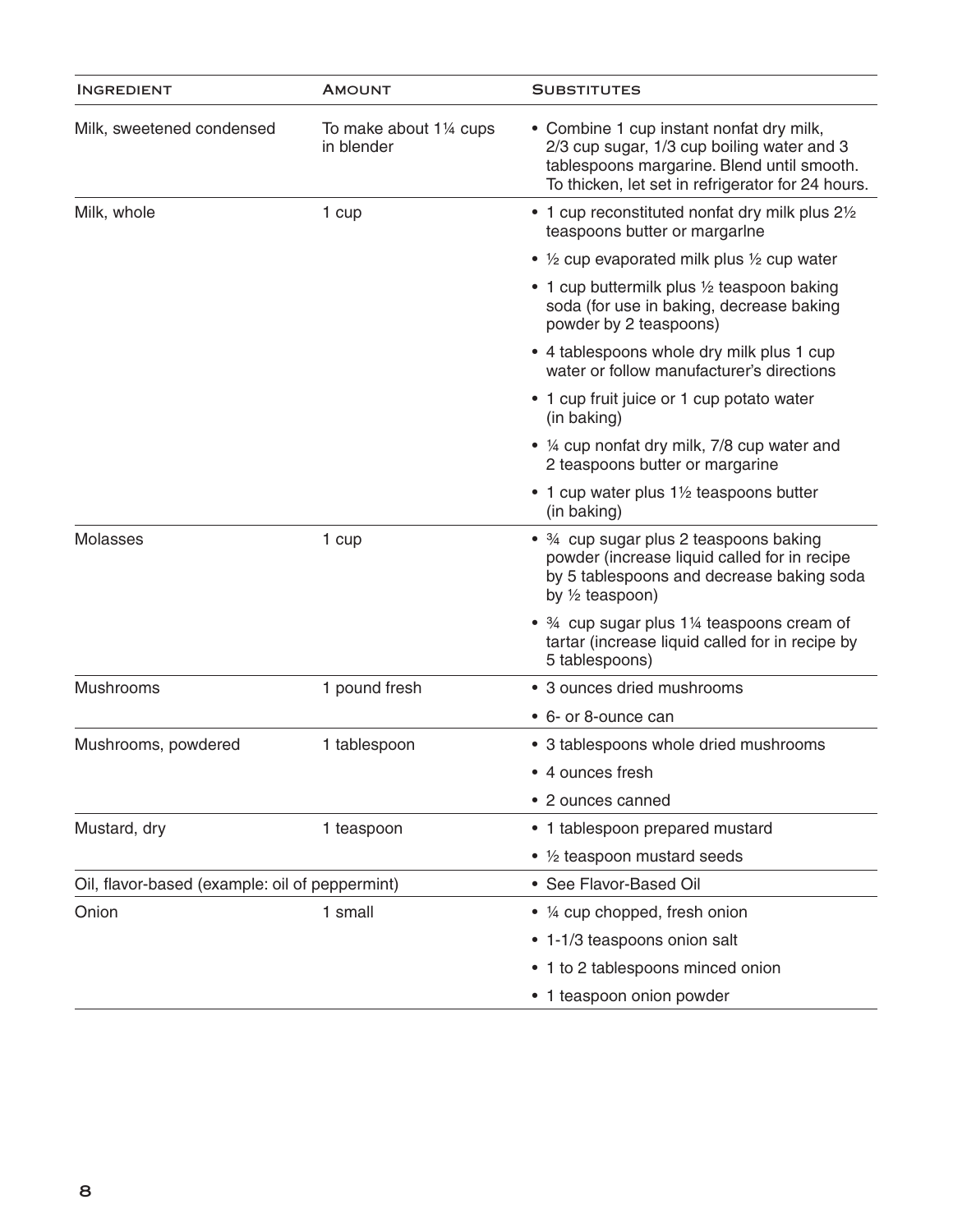| <b>INGREDIENT</b>   | <b>AMOUNT</b>                              | <b>SUBSTITUTES</b>                                                                                                    |
|---------------------|--------------------------------------------|-----------------------------------------------------------------------------------------------------------------------|
| Orange              | 1 medium                                   | • 6 to 8 tablespoons juice                                                                                            |
| Orange peel, dried  | 1 tablespoon                               | • 2 to 3 tablespoons grated fresh orange peel                                                                         |
|                     |                                            | • Grated peel of 1 medium-size orange                                                                                 |
|                     | 2 teaspoons                                | • 1 teaspoon orange extract                                                                                           |
| Orange peel, fresh  | 1 medium                                   | • 2 to 3 tablespoons grated fresh orange peel                                                                         |
| Parsley, dried      | 1 teaspoon                                 | • 3 teaspoons fresh parsley, chopped                                                                                  |
| Peppers, green bell | 1 tablespoon, dried                        | • 3 tablespoons fresh green pepper, chopped                                                                           |
| Peppers, red bell   | 1 tablespoon, dried                        | • 3 tablespoons fresh red bell pepper, chopped                                                                        |
|                     |                                            | • 2 tablespoons pimiento, chopped                                                                                     |
| Peppermint extract  | 1 tablespoon                               | • 1/4 cup fresh mint, chopped                                                                                         |
|                     |                                            | • See also Extracts                                                                                                   |
| Pimiento            | 2 tablespoons chopped                      | • 1 tablespoon dried red bell peppers,<br>rehydrated                                                                  |
|                     |                                            | • 3 tablespoons fresh red bell pepper, chopped                                                                        |
| Pumpkin pie spice   | 1 teaspoon                                 | • $\frac{1}{2}$ teaspoon cinnamon, $\frac{1}{4}$ teaspoon ginger,<br>1/8 teaspoon allspice and 1/8 teaspoon<br>nutmeg |
| Rennet              | 1 tablet                                   | • 1 tablespoon liquid rennet                                                                                          |
| Rice                | 1 cup regular, uncooked<br>(3 cups cooked) | • 1 cup uncooked converted rice                                                                                       |
|                     |                                            | • 1 cup uncooked brown rice                                                                                           |
|                     |                                            | • 1 cup uncooked wild rice                                                                                            |
|                     | 1 cup cooked                               | • 1 cup cooked bulgur wheat                                                                                           |
|                     |                                            | • 1 cup cooked pearl barley                                                                                           |
| Rum                 | $\frac{1}{4}$<br>cup                       | • 1 tablespoon rum extract plus 3 tablespoons<br>liquid (use liquid called for in recipe or water)                    |
| Shortening, melted  | 1 cup                                      | • 1 cup cooking oil (cooking oil should not be<br>substituted if recipe does not call for melted<br>shortening)       |
| Shortening, solid   | 1 cup                                      | • 1 cup minus 2 tablespoons lard                                                                                      |
| (used in baking)    |                                            | • 1-1/8 cups butter or margarine (decrease<br>salt called for in recipe by 1/2 teaspoon)                              |
| Shrimp, fresh       | 1 cup cleaned, cooked                      | • 3/4 pound raw in shell, clean and cook                                                                              |
|                     |                                            | • 7-ounce package frozen, peeled shrimp,<br>cooked                                                                    |
|                     |                                            | • 41/2- or 5-ounce can of shrimp                                                                                      |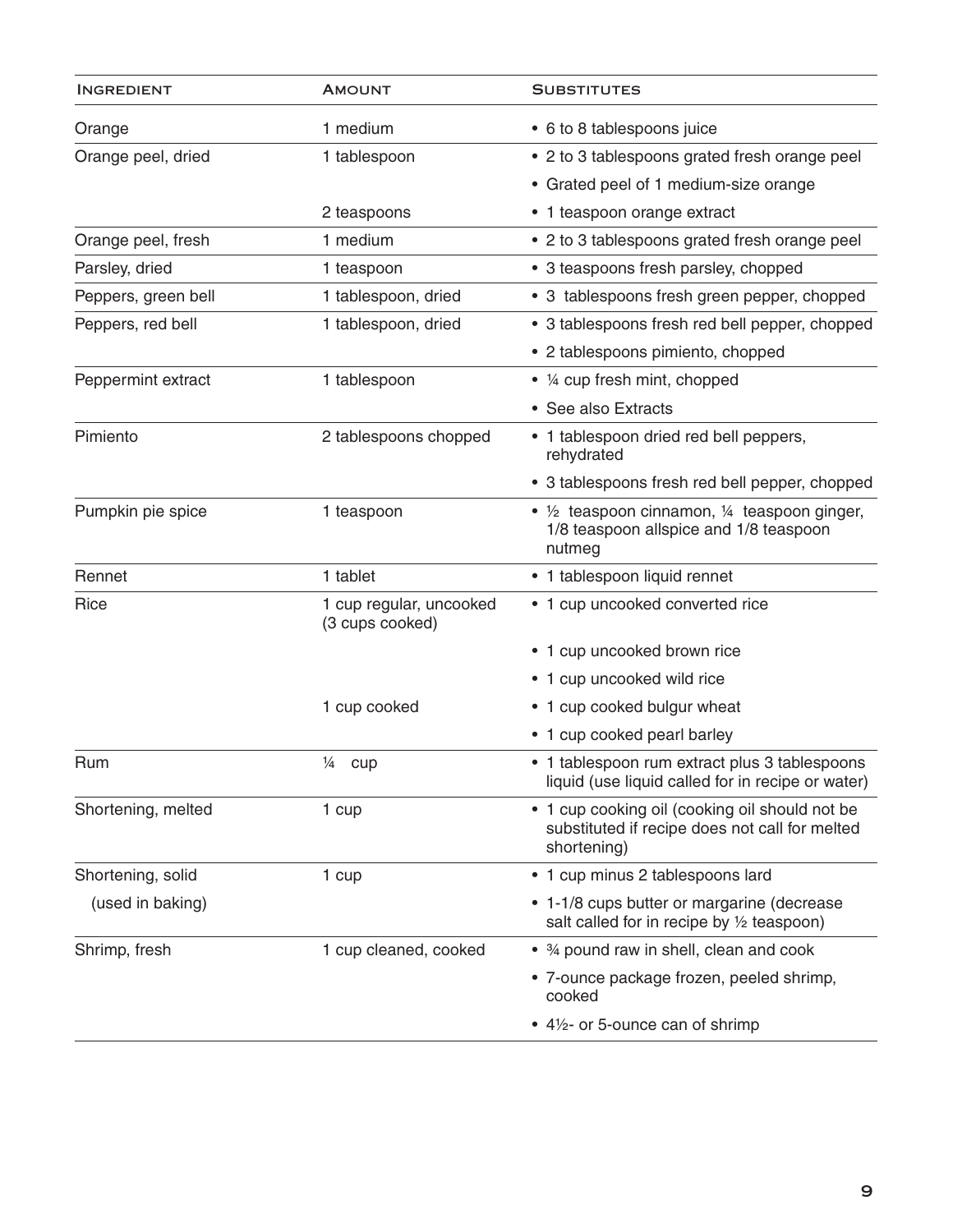| <b>INGREDIENT</b>                    | <b>AMOUNT</b>        | <b>SUBSTITUTES</b>                                                                                                                                                                                                                                                                                 |
|--------------------------------------|----------------------|----------------------------------------------------------------------------------------------------------------------------------------------------------------------------------------------------------------------------------------------------------------------------------------------------|
| Sour cream, cultured                 | 1 cup                | • 7/8 cup sour milk or buttermilk plus 1/3 cup<br>butter or margarine                                                                                                                                                                                                                              |
|                                      |                      | • Blend until smooth: 1/3 cup buttermilk,<br>1 tablespoon lemon juice and 1 cup cottage<br>cheese                                                                                                                                                                                                  |
|                                      |                      | • 1-1/8 cups non-fat dry milk powder, 1/2 cup<br>warm water, and 1 tablespoon vinegar (mix-<br>ture will thicken in refrigerator in a few hours)                                                                                                                                                   |
|                                      |                      | • 1 cup evaporated milk at 70°F plus 1 table-<br>spoon vinegar (allow to stand until it clabbers)                                                                                                                                                                                                  |
|                                      |                      | • 1 cup plain yogurt (in cooking add a table-<br>spoon of cornstarch to each cup to prevent<br>separating)                                                                                                                                                                                         |
|                                      |                      | • 3/4 cup milk, 3/4 teaspoon lemon juice and<br>1/3 cup butter or margarine                                                                                                                                                                                                                        |
|                                      |                      | • 3/4 cup buttermilk plus 1/4 cup oil                                                                                                                                                                                                                                                              |
|                                      |                      | • 1 cup cottage cheese and 2 or 3 teaspoons<br>of lemon juice, pureed in blender                                                                                                                                                                                                                   |
| Spearmint, extract                   | 1 tablespoon         | • ¼ cup fresh mint, chopped                                                                                                                                                                                                                                                                        |
|                                      |                      | • See also Extracts                                                                                                                                                                                                                                                                                |
| Sugar, brown                         | 1 cup, firmly packed | • 1 cup granular sugar                                                                                                                                                                                                                                                                             |
|                                      |                      | • 1 cup granulated sugar plus 1/4 cup<br>molasses                                                                                                                                                                                                                                                  |
| Sugar, confectioners'<br>or powdered | 1 cup                | • 3/4 cup granulated sugar                                                                                                                                                                                                                                                                         |
| Sugar, white                         | 1 teaspoon           | • 1/2 to 3/4 teaspoon honey or molasses                                                                                                                                                                                                                                                            |
|                                      | 1 cup                | • 2 cups corn syrup (reduce liquid called for in<br>recipe by $\frac{1}{4}$ cup. Never replace more than $\frac{1}{2}$<br>of sugar called for in recipe with corn syrup.)                                                                                                                          |
|                                      |                      | • 1 cup brown sugar, firmly packed                                                                                                                                                                                                                                                                 |
|                                      |                      | • 1% cups confectioners' sugar (for uses other<br>than baking)                                                                                                                                                                                                                                     |
|                                      |                      | • 1 cup molasses plus 1/2 teaspoon soda (omit<br>baking powder or use very little. Substitute<br>molasses for no more than half the sugar.<br>Reduce liquid in recipe by 1/4 cup per cup<br>of molasses.)                                                                                          |
|                                      |                      | • 34 cup maple syrup (Reduce liquid called for<br>in recipe by 3 tablespoons.)                                                                                                                                                                                                                     |
|                                      |                      | • 1 cup honey (decrease liquid called for<br>in recipe by 1/4 cup. In baked goods, add<br>$\frac{1}{2}$ teaspoon of baking soda for each cup of<br>honey substituted and lower baking tempera-<br>ture 25 degrees. In cookie recipes using eggs<br>and no additional liquid, increase the flour by |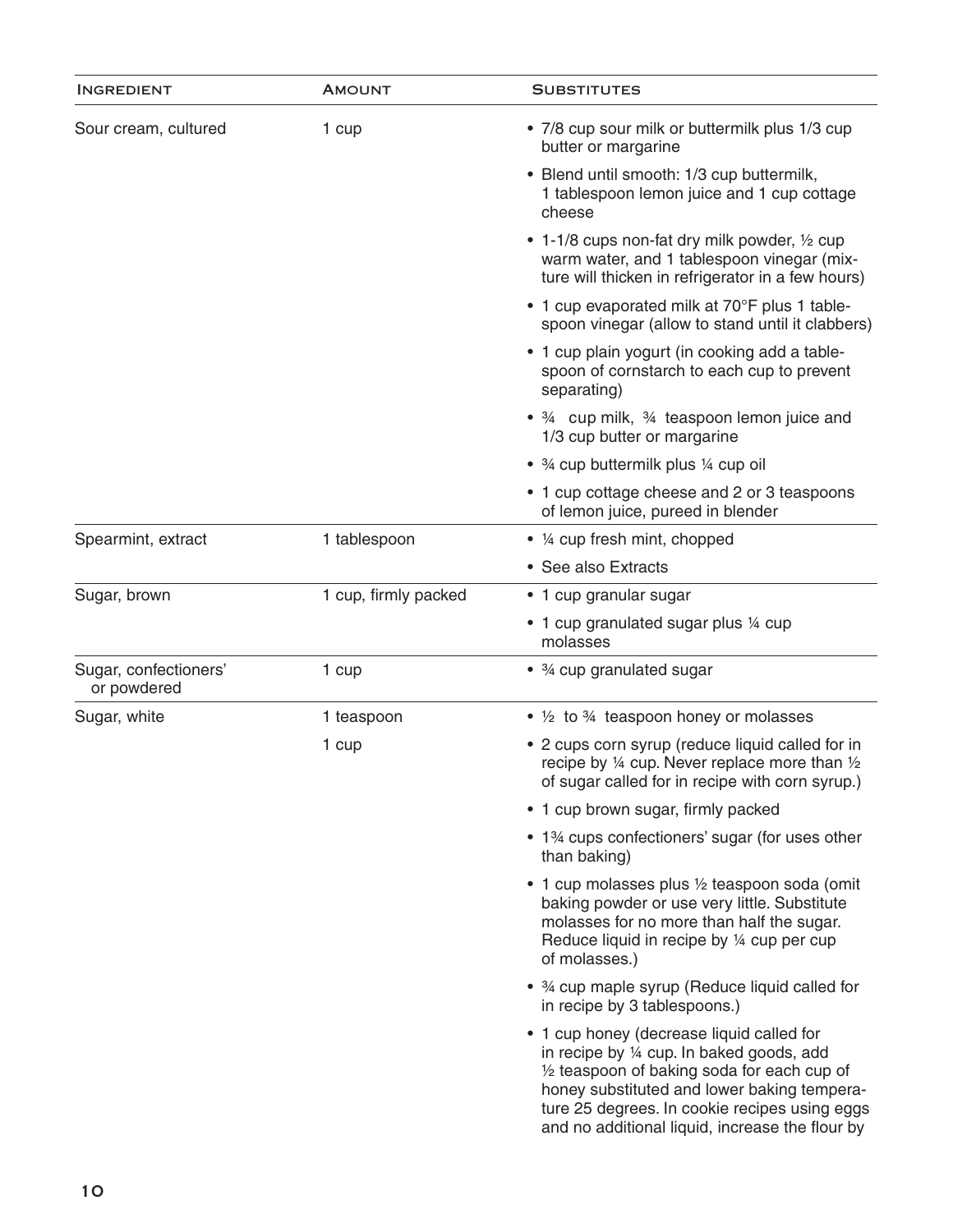| Sugar, white - continued<br>about 2 tablespoons per cup of honey.<br>Chill before shaping and baking. Half of the<br>sugar in cakes, cookies and brownies can be<br>replaced with honey. Two-thirds of the sugar<br>can be replaced in fruit bars, but replace<br>no more than a third of the sugar in ginger<br>snaps with honey. When making cakes or<br>cookies, first mix honey with the fat or the<br>liquid, then mix with other ingredients. If this<br>is not done, a soggy layer may form on top<br>of the baked product.)<br>Sweeteners:<br>Sugar, white<br>• Sugar Twin and Sprinkle Sweet: measure like<br>sugar. Substitute 1 teaspoon<br>sweetener for 1 teaspoon sugar, 1 cup<br>sweetener for 1 cup sugar.<br>• Equal: 1 packet = 2 teaspoons sugar<br>• Sweet 10: 10 drops = 1 teaspoon sugar<br>1 tablespoon = $\frac{1}{2}$ cup sugar<br>Tapioca, granular<br>1 tablespoon<br>• 2 tablespoons pearl tapioca<br>• 1 tablespoon flour<br>2 teaspoons<br>Tomato juice<br>• $\frac{1}{2}$ cup tomato sauce plus $\frac{1}{2}$ cup water<br>1 cup<br>Tomatoes, fresh<br>2 cups, chopped<br>• 16-ounce can<br>Tomato sauce<br>15-ounce can<br>• 6-ounce can tomato paste plus 1 cup water<br>• 3 fresh medium tomatoes<br>Tomatoes, chopped<br>16-ounce can<br>• 16-ounce can stewed tomatoes<br>Tomato soup<br>10 <sup>3</sup> / <sub>4</sub> -ounce can<br>• 1 cup tomato sauce plus ¼ cup water<br>Vanilla extract<br>• 1-inch vanilla bean split and simmered in<br>1 teaspoon<br>liquid of recipe<br>• 13 tablespoons water, 3 tablespoons lemon<br>Wine<br>1 cup<br>juice and 1 tablespoon sugar<br>Worcestershire sauce<br>1 teaspoon<br>• 1 teaspoon bottled steak sauce<br>Yeast, active dry<br>1 tablespoon<br>• 1 cake (6/10 ounce), compressed<br>$(2/3$ ounce)<br>• 1 packaged (1/4 ounce) active dry yeast<br>• 1 cup buttermilk<br>Yogurt, plain<br>1 cup<br>• 1 cup cottage cheese blended until smooth<br>• 1 cup sour cream | <b>INGREDIENT</b> | <b>AMOUNT</b> | <b>SUBSTITUTES</b> |
|------------------------------------------------------------------------------------------------------------------------------------------------------------------------------------------------------------------------------------------------------------------------------------------------------------------------------------------------------------------------------------------------------------------------------------------------------------------------------------------------------------------------------------------------------------------------------------------------------------------------------------------------------------------------------------------------------------------------------------------------------------------------------------------------------------------------------------------------------------------------------------------------------------------------------------------------------------------------------------------------------------------------------------------------------------------------------------------------------------------------------------------------------------------------------------------------------------------------------------------------------------------------------------------------------------------------------------------------------------------------------------------------------------------------------------------------------------------------------------------------------------------------------------------------------------------------------------------------------------------------------------------------------------------------------------------------------------------------------------------------------------------------------------------------------------------------------------------------------------------------------------------------------------------------------------------------------------|-------------------|---------------|--------------------|
|                                                                                                                                                                                                                                                                                                                                                                                                                                                                                                                                                                                                                                                                                                                                                                                                                                                                                                                                                                                                                                                                                                                                                                                                                                                                                                                                                                                                                                                                                                                                                                                                                                                                                                                                                                                                                                                                                                                                                            |                   |               |                    |
|                                                                                                                                                                                                                                                                                                                                                                                                                                                                                                                                                                                                                                                                                                                                                                                                                                                                                                                                                                                                                                                                                                                                                                                                                                                                                                                                                                                                                                                                                                                                                                                                                                                                                                                                                                                                                                                                                                                                                            |                   |               |                    |
|                                                                                                                                                                                                                                                                                                                                                                                                                                                                                                                                                                                                                                                                                                                                                                                                                                                                                                                                                                                                                                                                                                                                                                                                                                                                                                                                                                                                                                                                                                                                                                                                                                                                                                                                                                                                                                                                                                                                                            |                   |               |                    |
|                                                                                                                                                                                                                                                                                                                                                                                                                                                                                                                                                                                                                                                                                                                                                                                                                                                                                                                                                                                                                                                                                                                                                                                                                                                                                                                                                                                                                                                                                                                                                                                                                                                                                                                                                                                                                                                                                                                                                            |                   |               |                    |
|                                                                                                                                                                                                                                                                                                                                                                                                                                                                                                                                                                                                                                                                                                                                                                                                                                                                                                                                                                                                                                                                                                                                                                                                                                                                                                                                                                                                                                                                                                                                                                                                                                                                                                                                                                                                                                                                                                                                                            |                   |               |                    |
|                                                                                                                                                                                                                                                                                                                                                                                                                                                                                                                                                                                                                                                                                                                                                                                                                                                                                                                                                                                                                                                                                                                                                                                                                                                                                                                                                                                                                                                                                                                                                                                                                                                                                                                                                                                                                                                                                                                                                            |                   |               |                    |
|                                                                                                                                                                                                                                                                                                                                                                                                                                                                                                                                                                                                                                                                                                                                                                                                                                                                                                                                                                                                                                                                                                                                                                                                                                                                                                                                                                                                                                                                                                                                                                                                                                                                                                                                                                                                                                                                                                                                                            |                   |               |                    |
|                                                                                                                                                                                                                                                                                                                                                                                                                                                                                                                                                                                                                                                                                                                                                                                                                                                                                                                                                                                                                                                                                                                                                                                                                                                                                                                                                                                                                                                                                                                                                                                                                                                                                                                                                                                                                                                                                                                                                            |                   |               |                    |
|                                                                                                                                                                                                                                                                                                                                                                                                                                                                                                                                                                                                                                                                                                                                                                                                                                                                                                                                                                                                                                                                                                                                                                                                                                                                                                                                                                                                                                                                                                                                                                                                                                                                                                                                                                                                                                                                                                                                                            |                   |               |                    |
|                                                                                                                                                                                                                                                                                                                                                                                                                                                                                                                                                                                                                                                                                                                                                                                                                                                                                                                                                                                                                                                                                                                                                                                                                                                                                                                                                                                                                                                                                                                                                                                                                                                                                                                                                                                                                                                                                                                                                            |                   |               |                    |
|                                                                                                                                                                                                                                                                                                                                                                                                                                                                                                                                                                                                                                                                                                                                                                                                                                                                                                                                                                                                                                                                                                                                                                                                                                                                                                                                                                                                                                                                                                                                                                                                                                                                                                                                                                                                                                                                                                                                                            |                   |               |                    |
|                                                                                                                                                                                                                                                                                                                                                                                                                                                                                                                                                                                                                                                                                                                                                                                                                                                                                                                                                                                                                                                                                                                                                                                                                                                                                                                                                                                                                                                                                                                                                                                                                                                                                                                                                                                                                                                                                                                                                            |                   |               |                    |
|                                                                                                                                                                                                                                                                                                                                                                                                                                                                                                                                                                                                                                                                                                                                                                                                                                                                                                                                                                                                                                                                                                                                                                                                                                                                                                                                                                                                                                                                                                                                                                                                                                                                                                                                                                                                                                                                                                                                                            |                   |               |                    |
|                                                                                                                                                                                                                                                                                                                                                                                                                                                                                                                                                                                                                                                                                                                                                                                                                                                                                                                                                                                                                                                                                                                                                                                                                                                                                                                                                                                                                                                                                                                                                                                                                                                                                                                                                                                                                                                                                                                                                            |                   |               |                    |
|                                                                                                                                                                                                                                                                                                                                                                                                                                                                                                                                                                                                                                                                                                                                                                                                                                                                                                                                                                                                                                                                                                                                                                                                                                                                                                                                                                                                                                                                                                                                                                                                                                                                                                                                                                                                                                                                                                                                                            |                   |               |                    |
|                                                                                                                                                                                                                                                                                                                                                                                                                                                                                                                                                                                                                                                                                                                                                                                                                                                                                                                                                                                                                                                                                                                                                                                                                                                                                                                                                                                                                                                                                                                                                                                                                                                                                                                                                                                                                                                                                                                                                            |                   |               |                    |
|                                                                                                                                                                                                                                                                                                                                                                                                                                                                                                                                                                                                                                                                                                                                                                                                                                                                                                                                                                                                                                                                                                                                                                                                                                                                                                                                                                                                                                                                                                                                                                                                                                                                                                                                                                                                                                                                                                                                                            |                   |               |                    |
|                                                                                                                                                                                                                                                                                                                                                                                                                                                                                                                                                                                                                                                                                                                                                                                                                                                                                                                                                                                                                                                                                                                                                                                                                                                                                                                                                                                                                                                                                                                                                                                                                                                                                                                                                                                                                                                                                                                                                            |                   |               |                    |
|                                                                                                                                                                                                                                                                                                                                                                                                                                                                                                                                                                                                                                                                                                                                                                                                                                                                                                                                                                                                                                                                                                                                                                                                                                                                                                                                                                                                                                                                                                                                                                                                                                                                                                                                                                                                                                                                                                                                                            |                   |               |                    |
|                                                                                                                                                                                                                                                                                                                                                                                                                                                                                                                                                                                                                                                                                                                                                                                                                                                                                                                                                                                                                                                                                                                                                                                                                                                                                                                                                                                                                                                                                                                                                                                                                                                                                                                                                                                                                                                                                                                                                            |                   |               |                    |
|                                                                                                                                                                                                                                                                                                                                                                                                                                                                                                                                                                                                                                                                                                                                                                                                                                                                                                                                                                                                                                                                                                                                                                                                                                                                                                                                                                                                                                                                                                                                                                                                                                                                                                                                                                                                                                                                                                                                                            |                   |               |                    |

*The information given herein is for educational purposes only. The NDSU Extension Service does not endorse commercial products or companies even though reference may be made to brand names, trademarks or service names.*